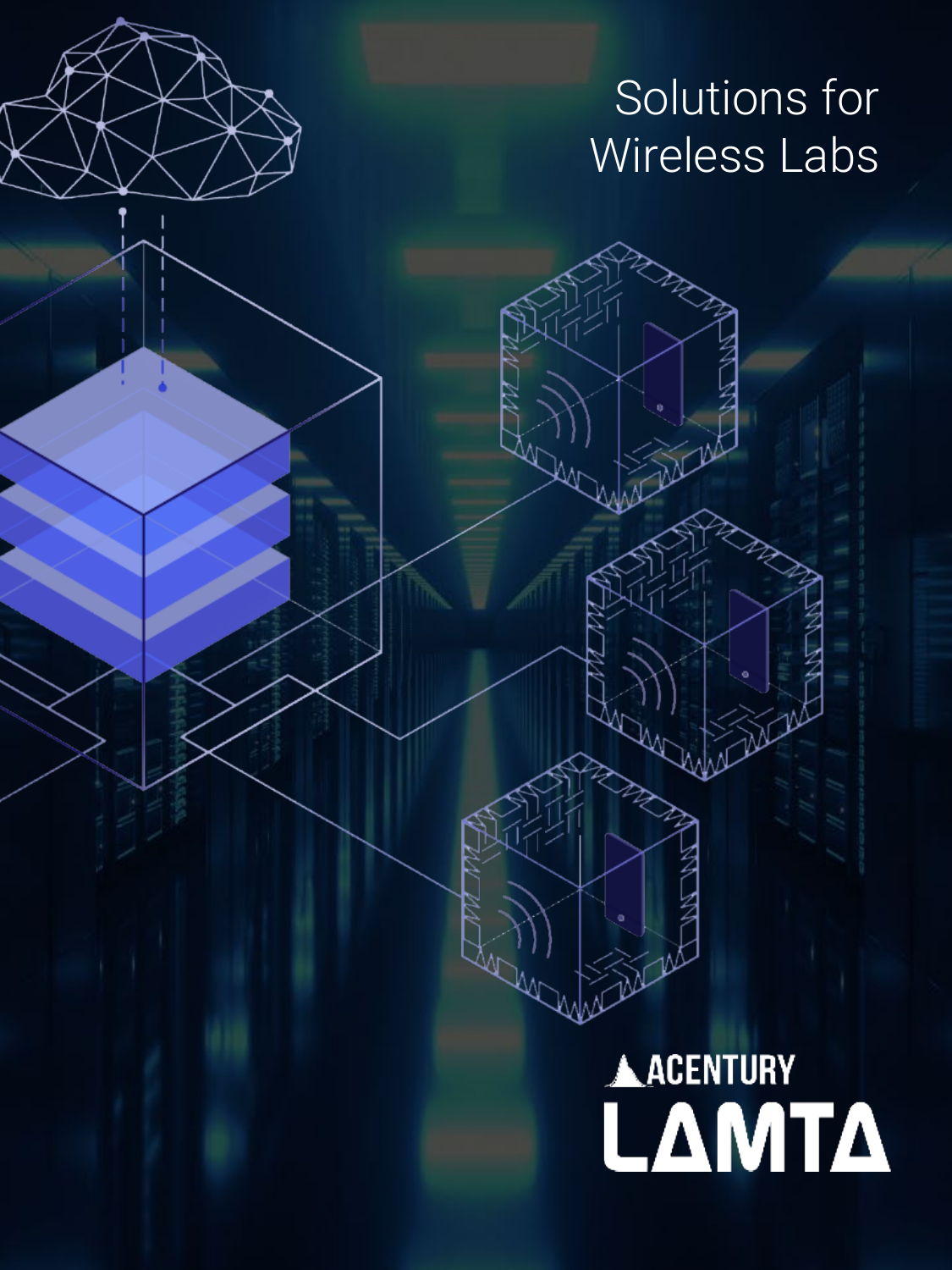Dear valued customer,

Acentury has had over a decade of experience working in the test and measurement industry. We've seen firsthand the struggles and pains large wireless labs go through. I knew that there was a better solution that could be engineered. With the support of Acentury's innovative environment, Acentury LAMTA was created, a turnkey solution for managing and automating wireless 3G/4G/5G lab operations.

Our mission statement is to "Accelerate wireless communications innovation globally" and my vision for Acentury LAMTA is creating a new standard for every wireless lab in the world. I truly believe that Acentury LAMTA can revolutionize wireless testing in a meaningful way.

I appreciate you taking the time to learn more about Acentury LAMTA. We would love to hear from you if you have any questions.

Yours truly, Adam Xie Product Manager Acentury LAMTA

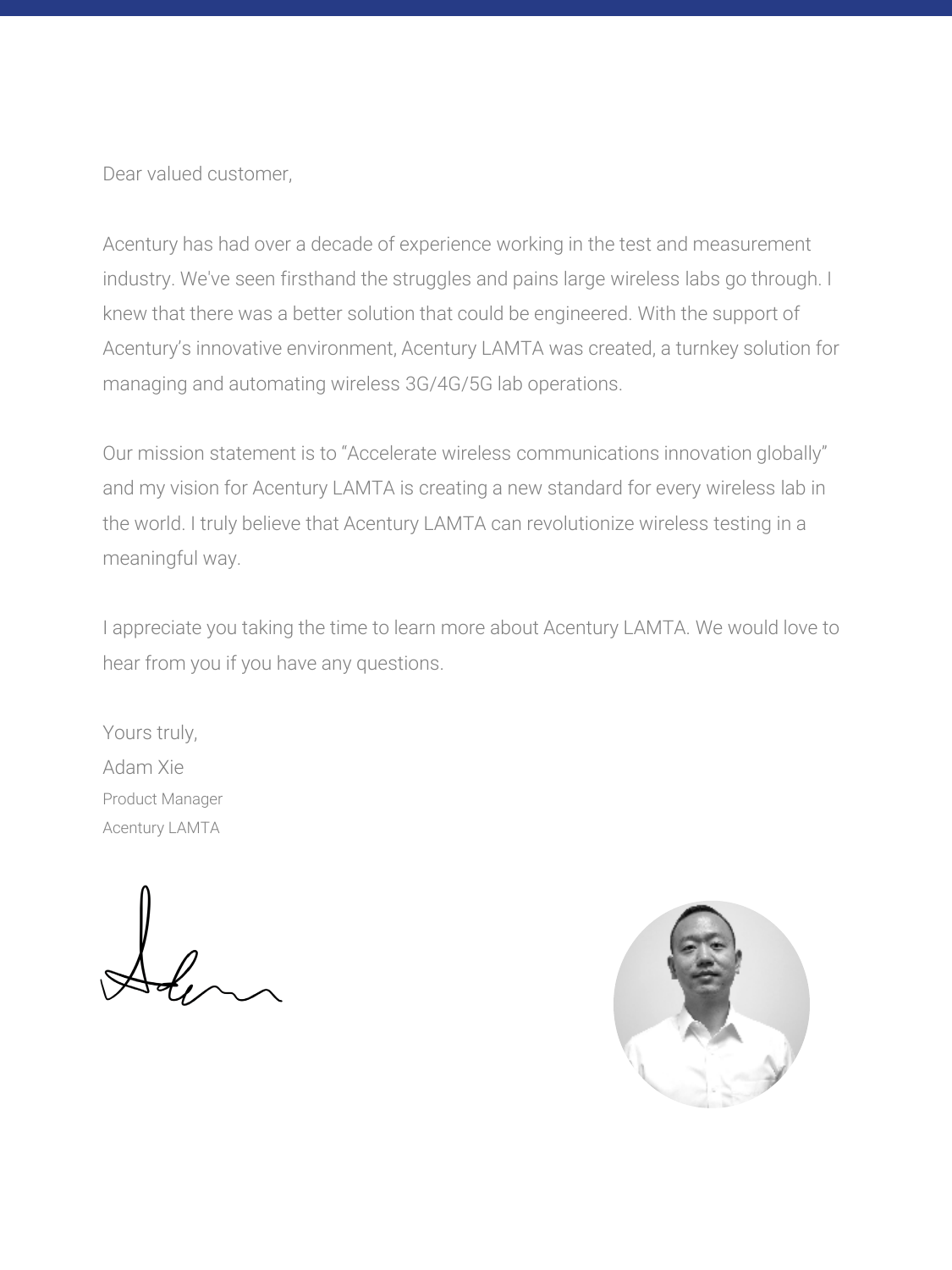

# Accelerating wireless communications innovation globally

Acentury Inc. was founded in 2011 and began by selling test and measurement solutions across North America. Since 2013, Acentury has innovated new products and that journey began with Radiocomm, a line of passive network components that have met the requirements and scale of several carrier-grade networks. Acentury continues to innovate with software products designed for RF engineers, including OMERA, a 5G deployment automation software platform, and Acentury's subsidiary company, SynMatrix, a RF design and test measurement platform for passive components.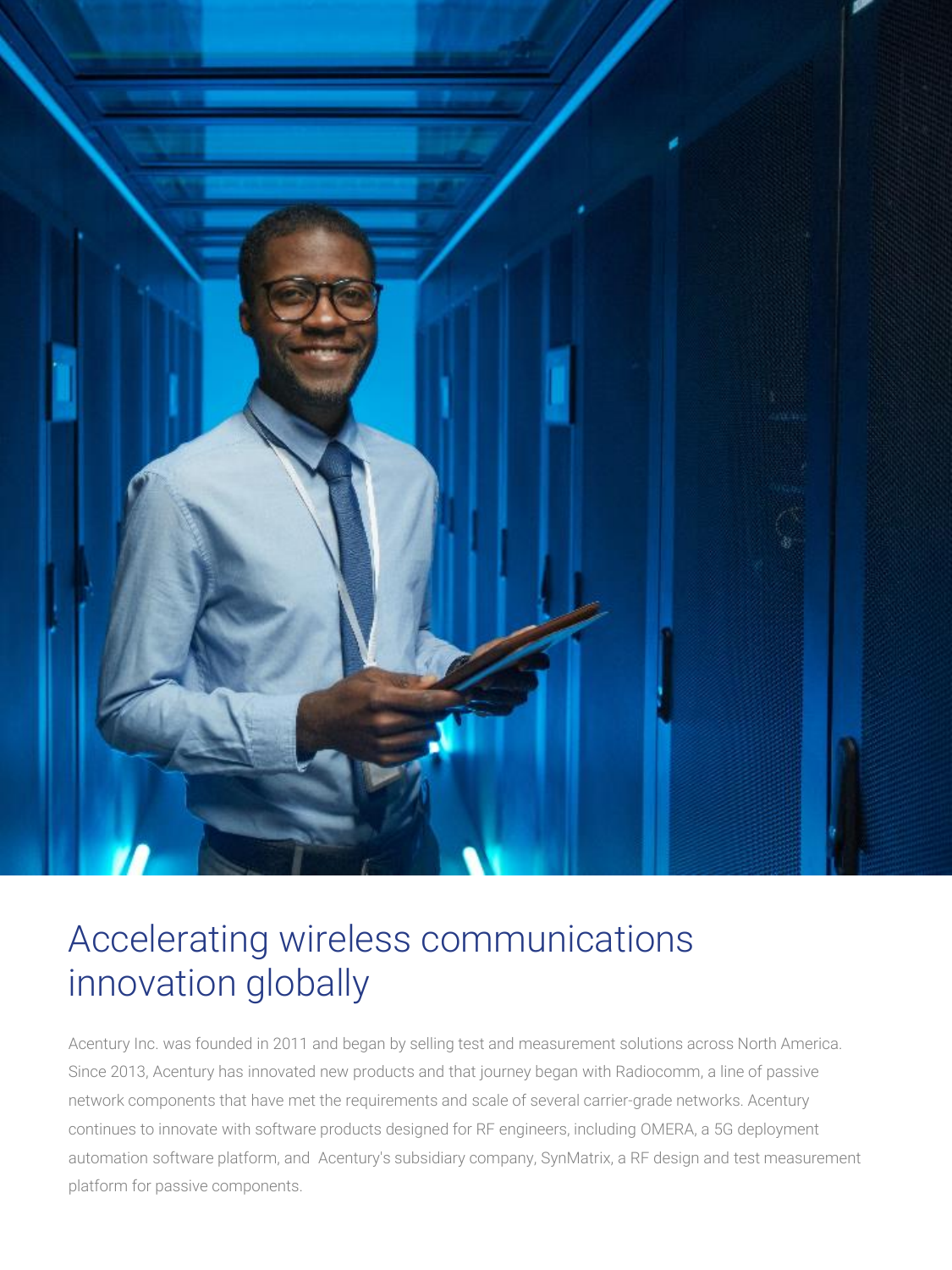# System Overview

#### Manage your wireless lab remotely with end-to-end test automation.

Acentury LAMTA is a turnkey solution for managing and automating wireless 3G/4G/5G lab operations. LAMTA consists of three modules designed to change the way you operate your wireless lab: Radio Management, Test Automation, and Resource Management.







**Radio Management** Manage 5G/LTE/UMTS/Wi-Fi connections on a dashboard, not on patch panels



**Test Automation** Enable end-to-end automation by controlling DUT, switch and network elements



**Resource Management** Track & manage lab resources to improve resource utilization, boost productivity and increase ROI



The Acentury LAMTA platform operates on the cloud or on-premise and is tailored to your organization's requirements. Set up repeatable tests, automate mobility scenarios, and efficiently share lab resources from anywhere, all on your webbased LAMTA dashboard.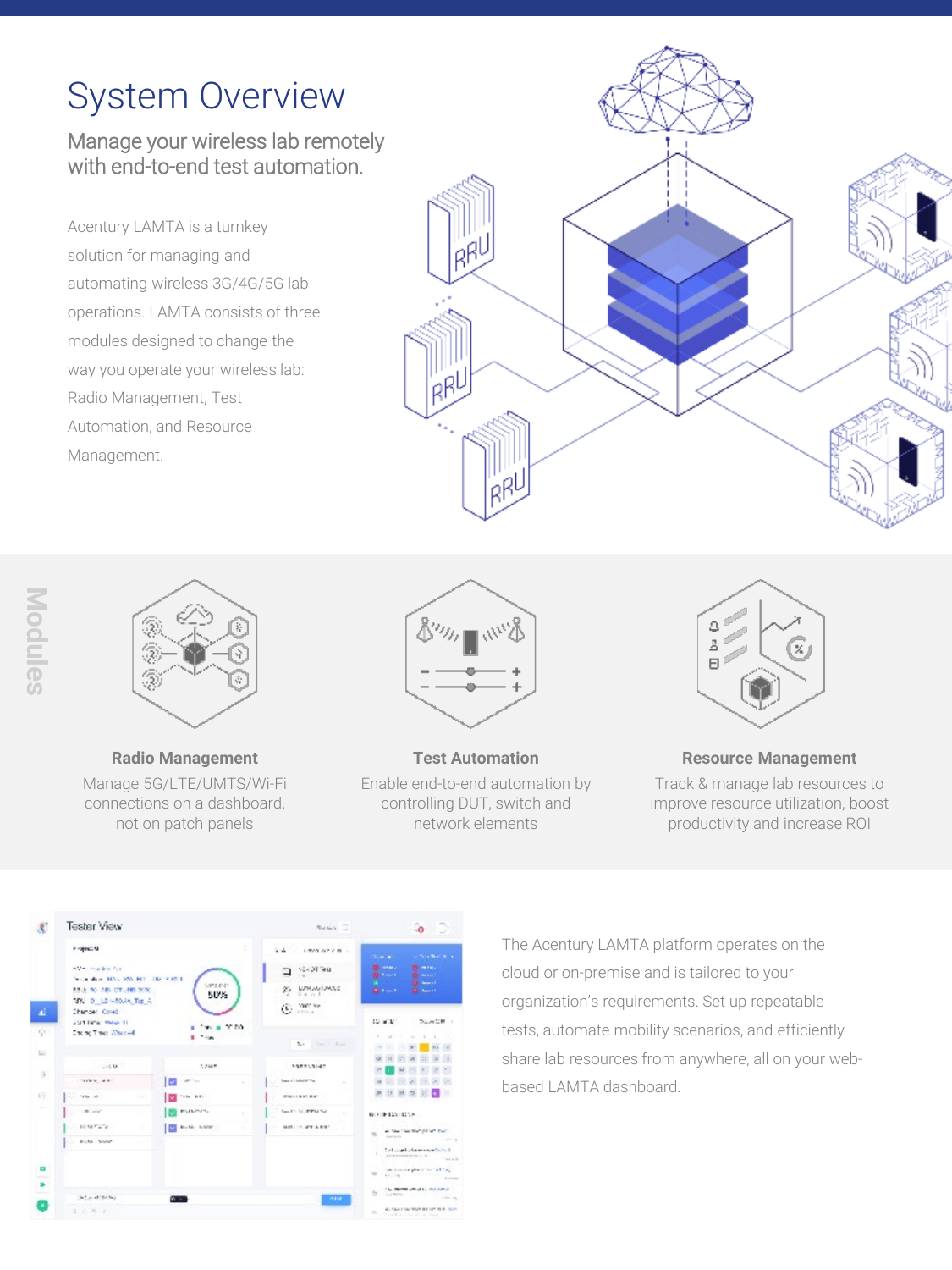

# Radio Management Module

There are several challenges wireless labs face today that can impact engineers, technicians, and lab admins:

- Messy patch panels & broken cables
- Too many radios & RF cables
- Too much leakage & interference
- Too many test configuration changes

LAMTA's radio management module allow admins to use our GUI interface to make test re-configuration changes in seconds. By abstracting cabling complexity with software, admins don't need to be physically in the lab for cable changes. The platform is also scalable, allowing users to manage a few switch connections to several thousands.

## Radio Management Features

| <b>Name</b>                                                | <b>Description</b>                                                                        |
|------------------------------------------------------------|-------------------------------------------------------------------------------------------|
| UMTS/CDMA/EVDO/LTE/5G/Wi-Fi full range Spectrum<br>support | Wide range radio frequency supported from 500 MHz to<br>75 GHz                            |
| Scalable radio connection management                       | Support several connections to several thousand<br>connections from radio to test chamber |
| Customizable port labelling                                | Identify thousands of radios with name, PCI, channel,<br>and all necessary labels         |
| Radio status monitoring                                    | Monitor radio signal levels in real-time                                                  |

| Input          | <b>Radio Port</b>                       | Description       |                                        | Output | <b>Chamber Port</b>                   | <b>Description</b>                                           |  |
|----------------|-----------------------------------------|-------------------|----------------------------------------|--------|---------------------------------------|--------------------------------------------------------------|--|
|                | LTE101-1<br>$\mathcal{N}_{\rm eff}$     | <b>PCE101</b>     | $\mathcal{Q}$                          | 1      | CHAMBER1-1<br>v                       | $\mathcal{\underline{\mathcal{Q}}}$<br>1st port at chamber 1 |  |
| 2              | LIE101-2<br>w                           | PCL 101           | ₹                                      | z      | CHAMBER1 2<br>w                       | ⊻<br>2nd port at chamber 1                                   |  |
| 3              | LTE101-3<br>$\mathcal{L}_{\mathcal{A}}$ | PCE 101           | $\ell$                                 | 3      | CHAMBER1-3<br>N.                      | $\ell$<br>3rd port at chamber 1                              |  |
| $\overline{4}$ | LTE101-4<br>×                           | <b>PCE 101</b>    | $\epsilon$                             | ÷      | CHAMBER1-4<br>v                       | $\mathcal{\underline{\mathscr{L}}}$<br>4th port at chamber 1 |  |
| 5              | 111102-1<br>w                           | band <sub>2</sub> | $\mathbb Z$                            | 5      | CHAMBER2 1<br>w                       | ⊻<br>1st port at chamber 2                                   |  |
| 6              | LTE102-2<br>$\mathcal{N}_{\rm eff}$     | band <sub>2</sub> | $\epsilon$                             | 6      | CHAMBER2-2<br>v                       | $\overline{\phantom{a}}$<br>2nd port at chamber 2.           |  |
| ¥.             | LTE102-3<br>w                           | band <sub>2</sub> | $\ensuremath{\underline{\mathscr{L}}}$ |        | CHAMBER2-3<br>w                       | $\,\,\underline{\mathscr{L}}\,$<br>3rd port at chamber 2     |  |
| 8              | TTF102-4<br>v                           | band <sub>2</sub> | ⇙                                      | s.     | CHAMBER2-4<br>$\mathcal{N}_{\rm eff}$ | ⊻<br>4th port at chamber 2                                   |  |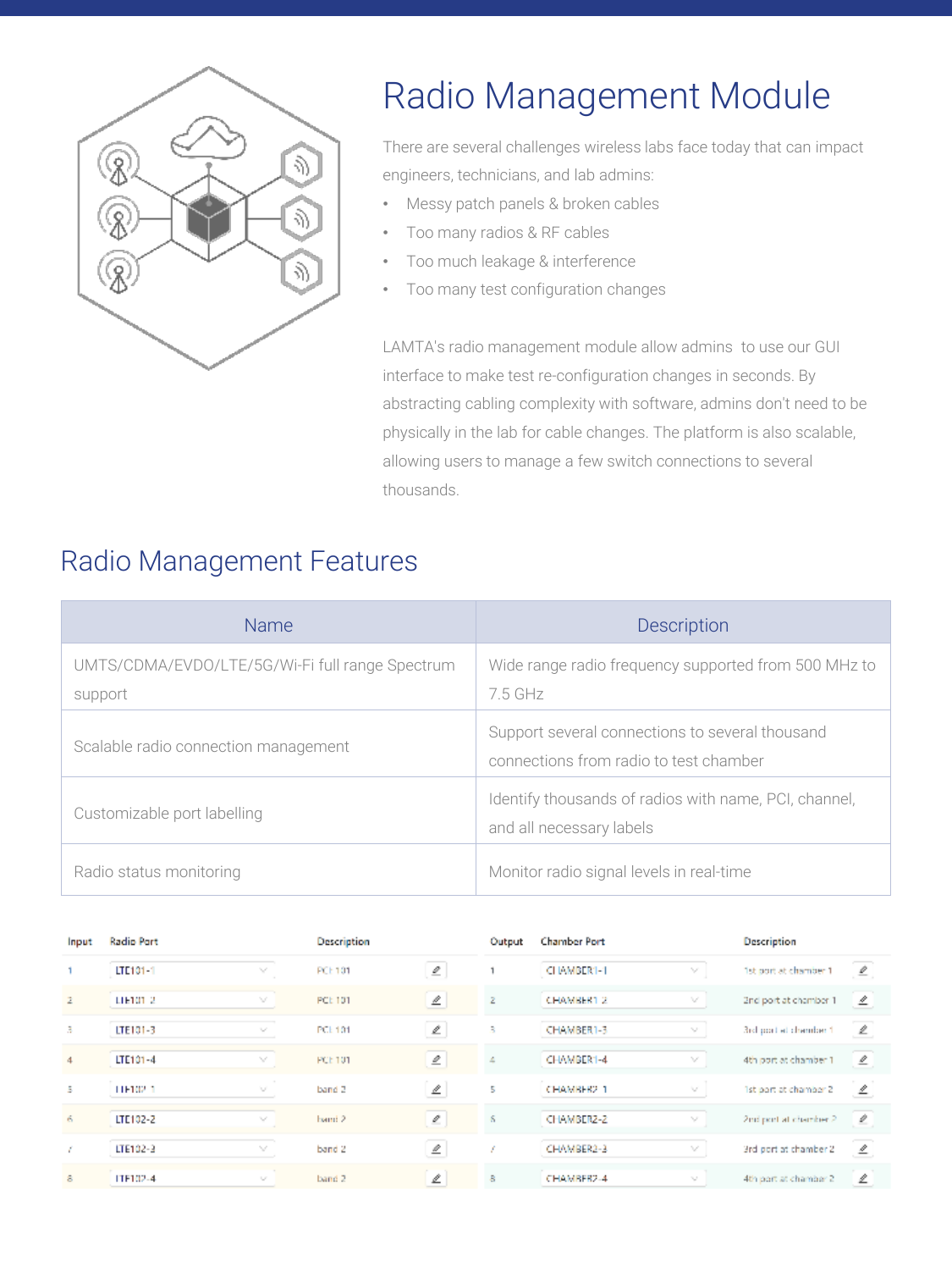## Traditional Wireless Labs



In traditional wireless lab setups, the signal sources (NodeB or eNodeB), are connected to the patch panel using RF jumpers. Lab administrators need to manually switch connections to set up test scenarios, which can lead to expensive cable wear and tear. The patch panel is connected by RF jumpers to the shield box test chambers.

## Sample LAMTA Starter System



With the LAMTA server setup, the user can make test scenario changes entirely through their web browser. Once the physical connections are set up, LAMTA software can reconfigure changes in seconds, saving hours of manual work, reduces process delays, and preserves the longevity of expensive cables. This set up also enables remote access to the lab and eliminates the need for personnel to be physically present in the lab to make changes.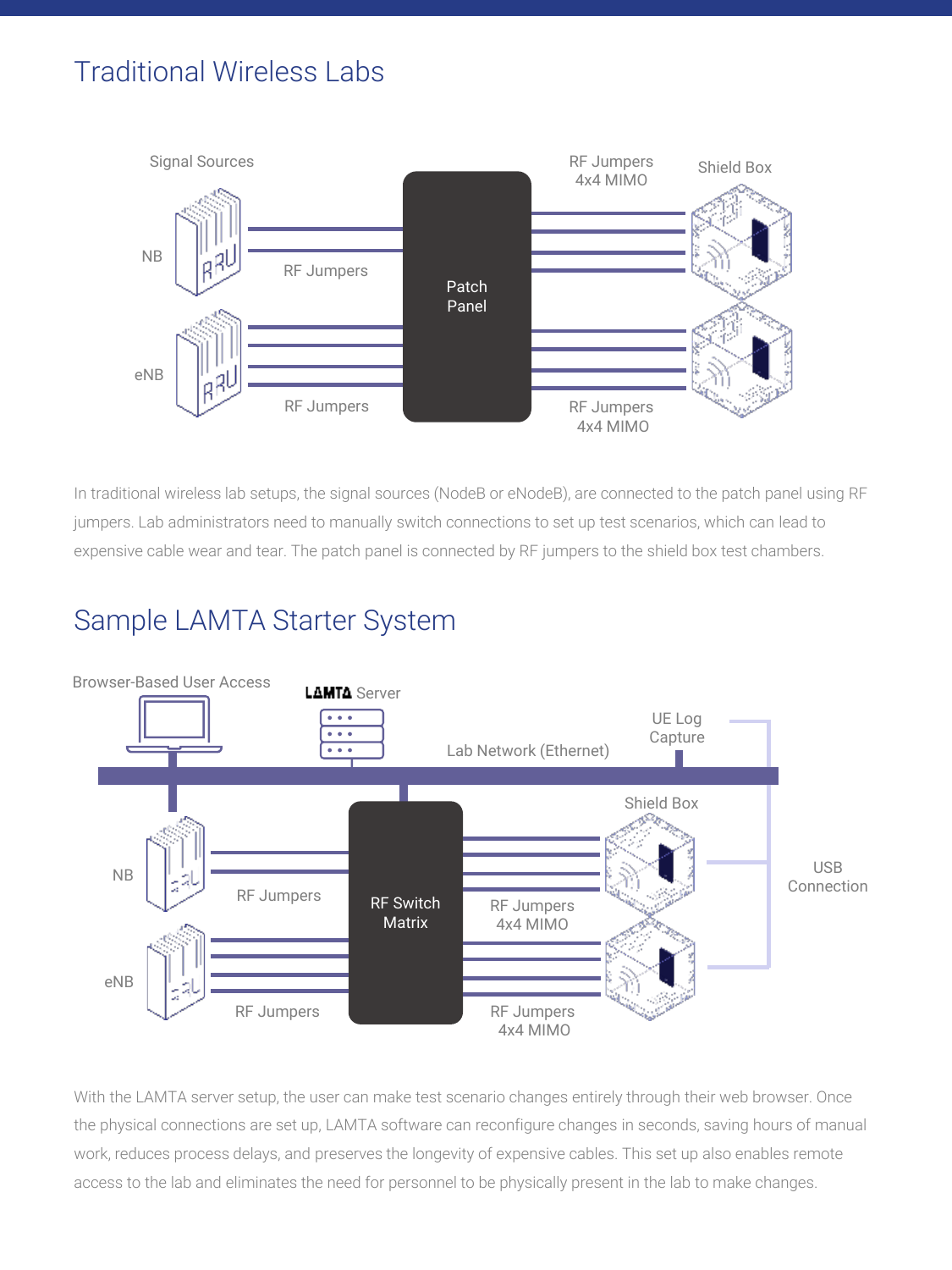

# Test Automation Module

Wireless testing complexity introduces several challenges:

- Test scenarios are becoming increasingly complicated
- Complex test scenarios cannot be simulated manually
- Variability in setup reduces confidence in test results

Acentury LAMTA's Test Automation module expands your testing capabilities and enables test lab teams to simulate complex test scenarios.



## Advanced Mobility

With LAMTA's advanced mobility capabilities, Acentury LAMTA can simulate complicated RF scenarios for lab testing. These include:

- One-click setup for repeatable MIMO handover testing
- Up to 4x4 MIMO
- Tier roaming
- Carrier aggregation
- Intra-RAT / inter-RAT mobility



## Massive MIMO Performance Verification

Acentury LAMTA can perform MIMO performance verification, including maximum throughput tests, beamforming performance verification, mobility tests, and release verification tests.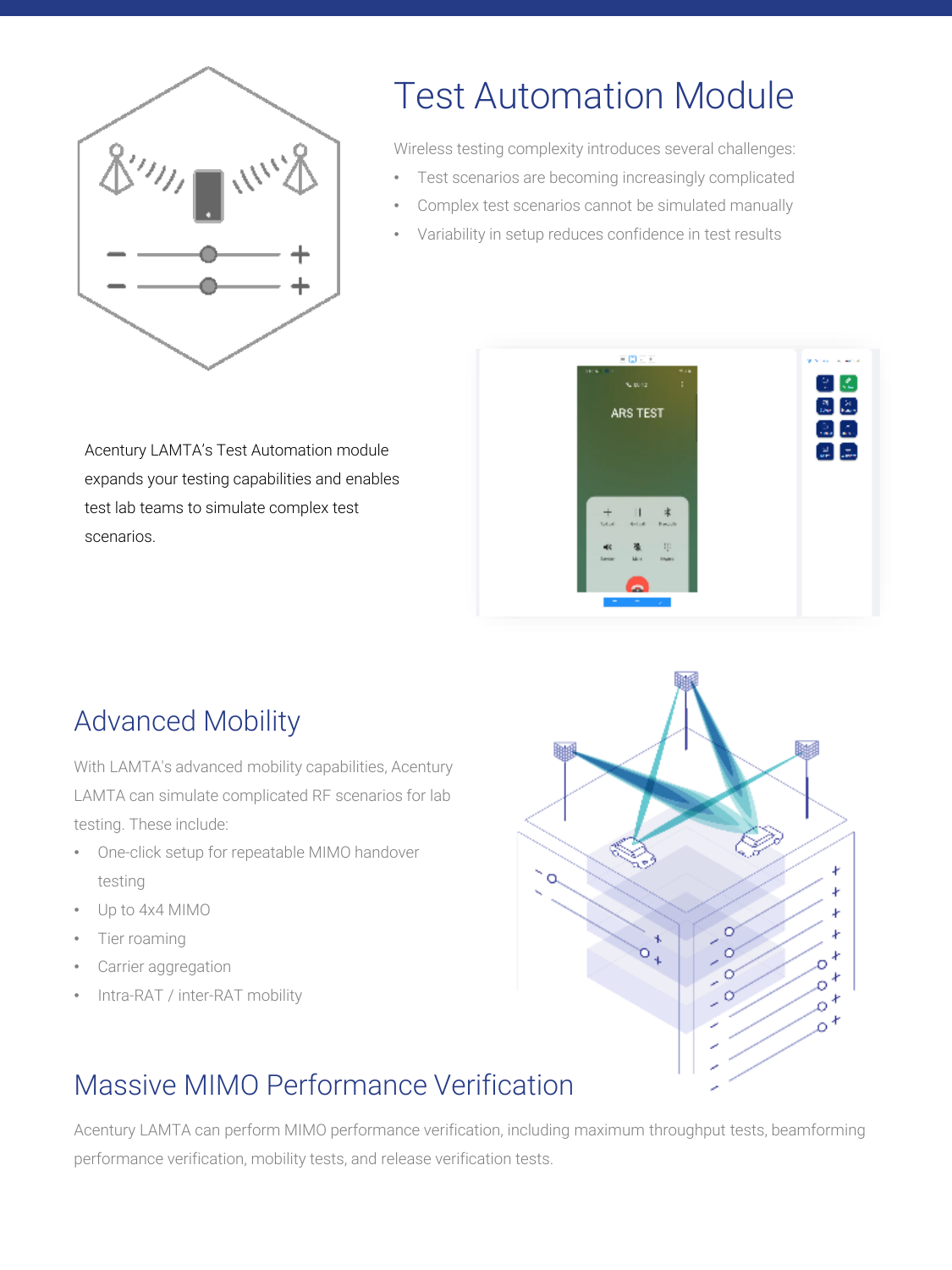## End-to-End Automation



Test automation includes end-to-end automation. Our system consists of three parts from left to right: the network element control (including vRAN, O-RAN), the switch control, and the user equipment (UE) control. Connected to the UE control is the UE log capture as part of the LAMTA module. Layer 3 messages are collected, the call flow is analyzed, and the test result will be automatically generated.



## Log Analysis (coming soon)

- Faster time-to-market by automating testing processes with open APIs
- Error-free log analysis by policybased machine learning techniques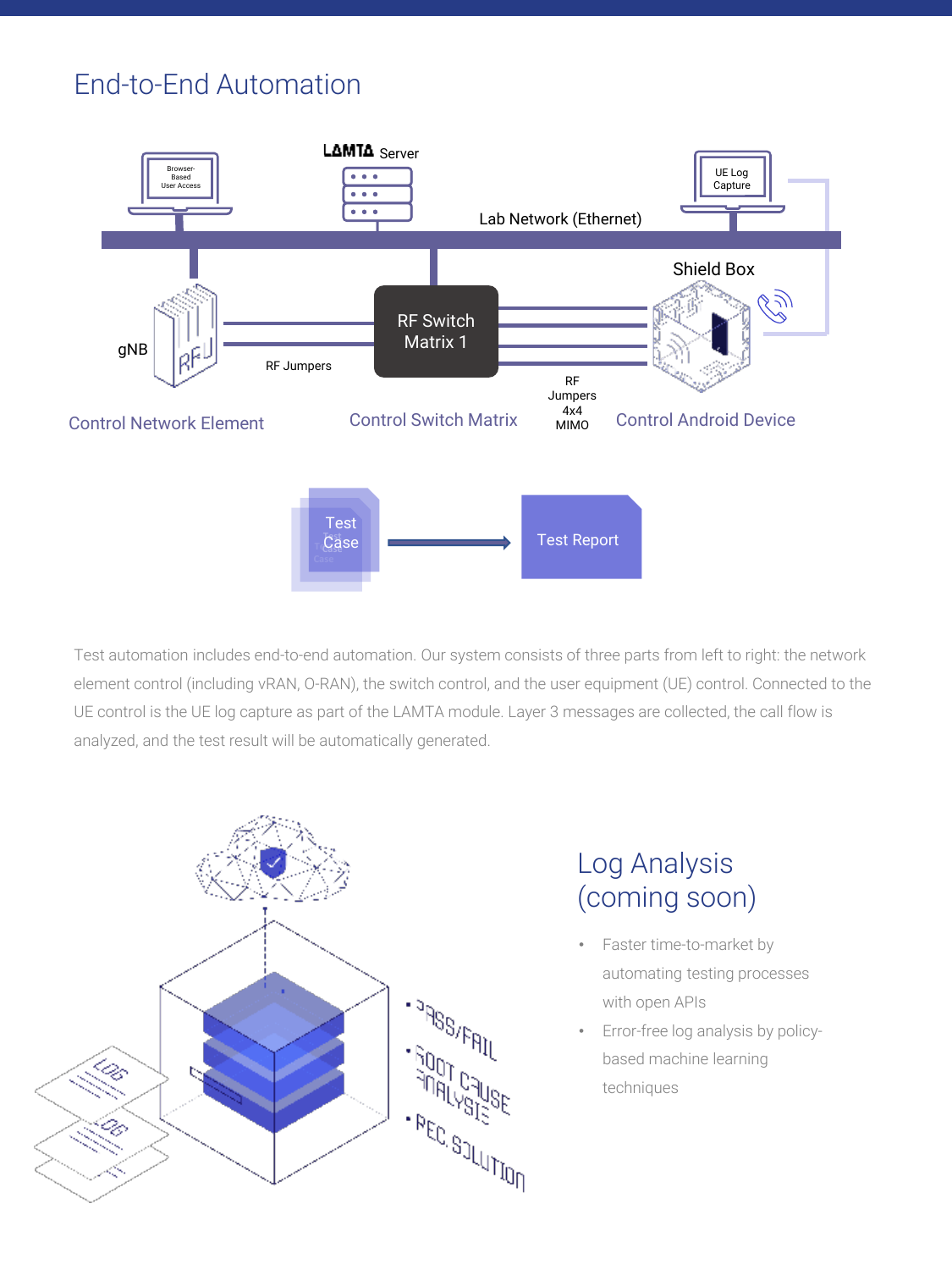

# Resource Management **Module**

Operational inefficiencies can severely impact a lab organization:

- Limited test chamber and test equipment capacity
- Project and workflow scheduling challenges
- Lab resource utilization
- No remote access

Acentury LAMTA's Resource Management module helps manage your lab assets more effectively with workflow management and capacity optimization tools.

| 1.125             | $\sim$<br>$\sim$ | -----<br><br><br>$\frac{1}{2} \left( \frac{1}{2} \right) \left( \frac{1}{2} \right) \left( \frac{1}{2} \right)$ |                |         |
|-------------------|------------------|-----------------------------------------------------------------------------------------------------------------|----------------|---------|
| De la             |                  |                                                                                                                 |                | page 1  |
| $\sim 1000$       | colp.m.          | $-16$                                                                                                           | 85, 197,       | ALC ALL |
| 1/11/2010         | <b>AT AVES</b>   | THE PERMIT REPORTS                                                                                              | -2012          | 4 D     |
| 100 MW 1          | <b>CONTRACT</b>  | $\sim$                                                                                                          | $-28.4$        | 7 O     |
| 1205010           | 12.553           | <b>1. 10</b>                                                                                                    | 18%            | 70      |
| <b>CONTRACTOR</b> | La Superiori     | graduate Waller                                                                                                 | a since        | - 0     |
| Contract In       | 1.00 minutes     | STORES                                                                                                          | a she          | - 0     |
| Forest.           | 123-424          | P. N. of Janet A. Andrew Holes in                                                                               | $1.5 -$        | - 0     |
| Forest.           | 123 - 47 1       | $7.57\sim 7$                                                                                                    | 11x            | - 0     |
| M-10-7            | 2010/07/18       | AAP                                                                                                             | $\sim 10^{-1}$ | - 0     |
| 6/6 5/6 %         | -78.4973         | 19.20 LP-A/C-TRAFF                                                                                              | -10            | 4 D     |
|                   |                  |                                                                                                                 |                |         |

Streamline project workflow

Track project progress with scheduling tools and help uncover asset availability to help meet your

deadlines.

## Lab resource monitoring

Make the availability transparent for all lab resources, including test chambers, radios, and network elements to name a few.





## Visualize utilization for all lab resource with customized reports

Utilization reporting for lab resources, including network elements, chambers, tools, etc. Automatic weekly report generation.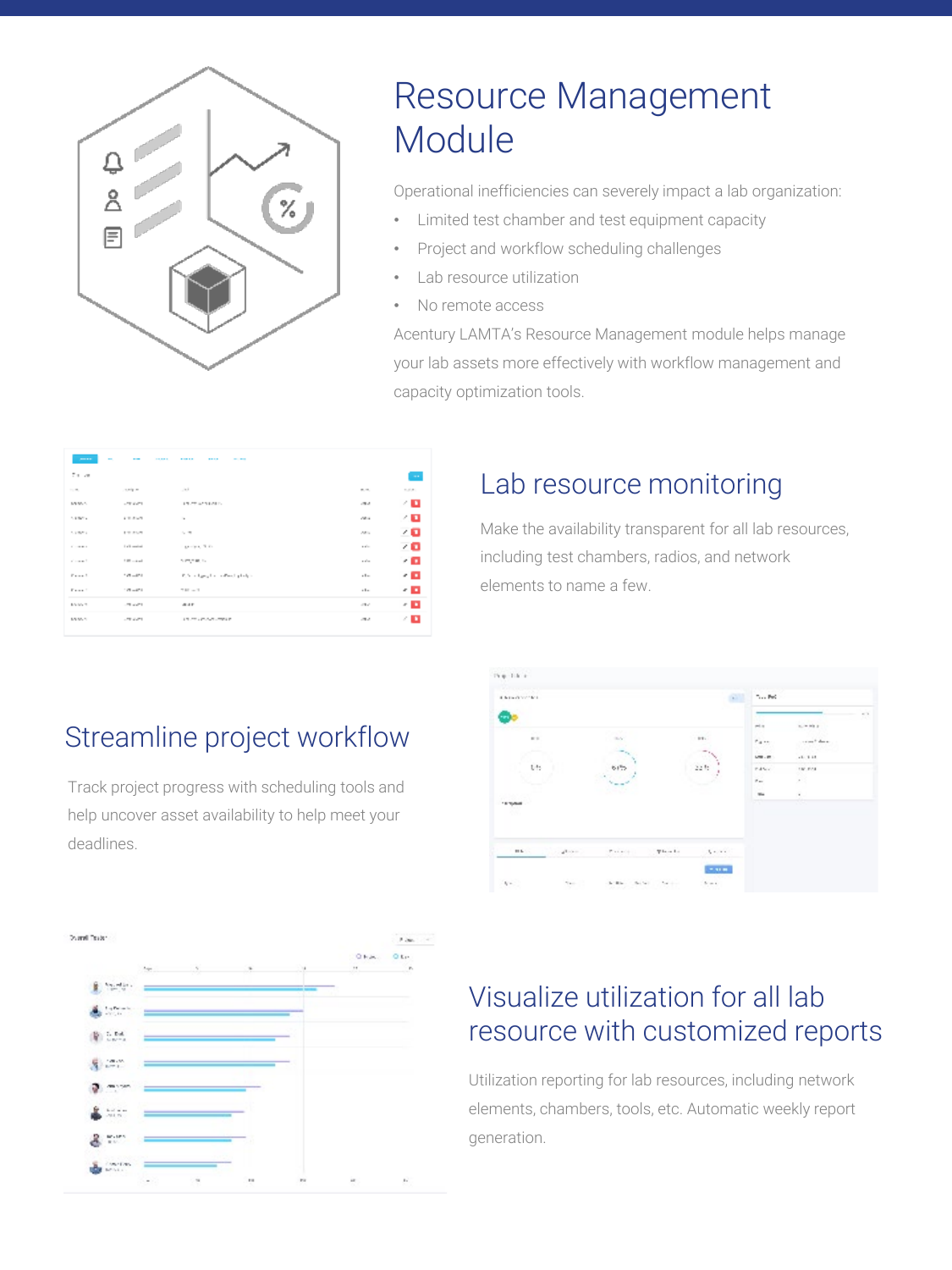# **Benefits**



## Increase Testing Flexibility

Enable remote testing. Test-from-home. No need to be physically co-located with lab equipment.



#### Improve Resource Utilization

Share equipment with multiple testers. Enable test bed access to global teams to get better asset ROI.



## Expand Testing Capability

Easily create complex test scenarios. Create roaming, handoff, interference and other scenarios using multiple RF sources and variable attenuation.



#### Save Time & Cost

Simplify and reduce setup time from hours to minutes. Connect cables once and reconfigure in seconds through a web-based GUI.



#### Improve Quality

Consistent and repeatable testing. Minimal cable changes reduce leakage and interference. Balanced and stable power levels produce consistent test results.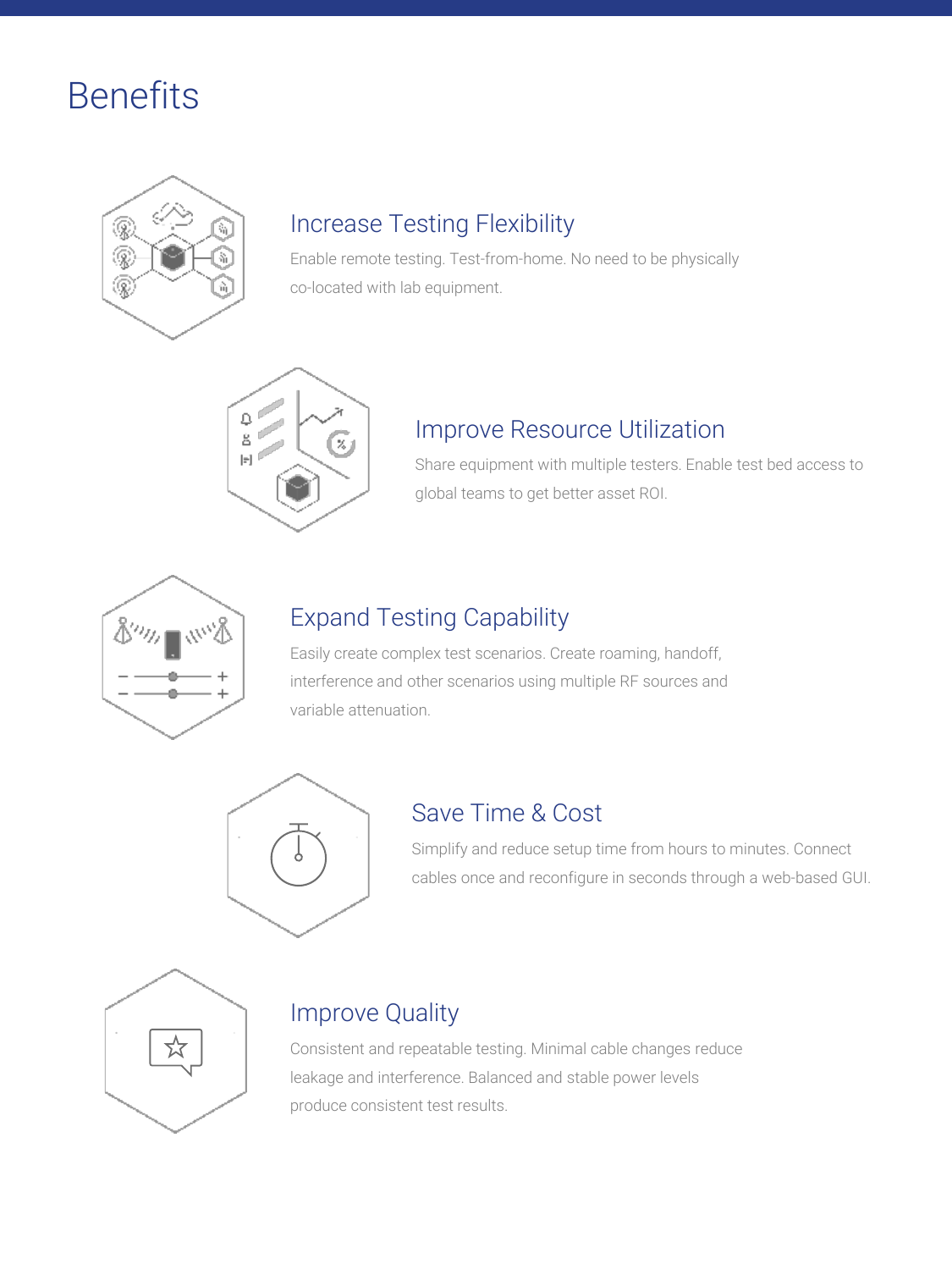

# Modernizing the RF lab with virtualization and test automation

Customer Whitepaper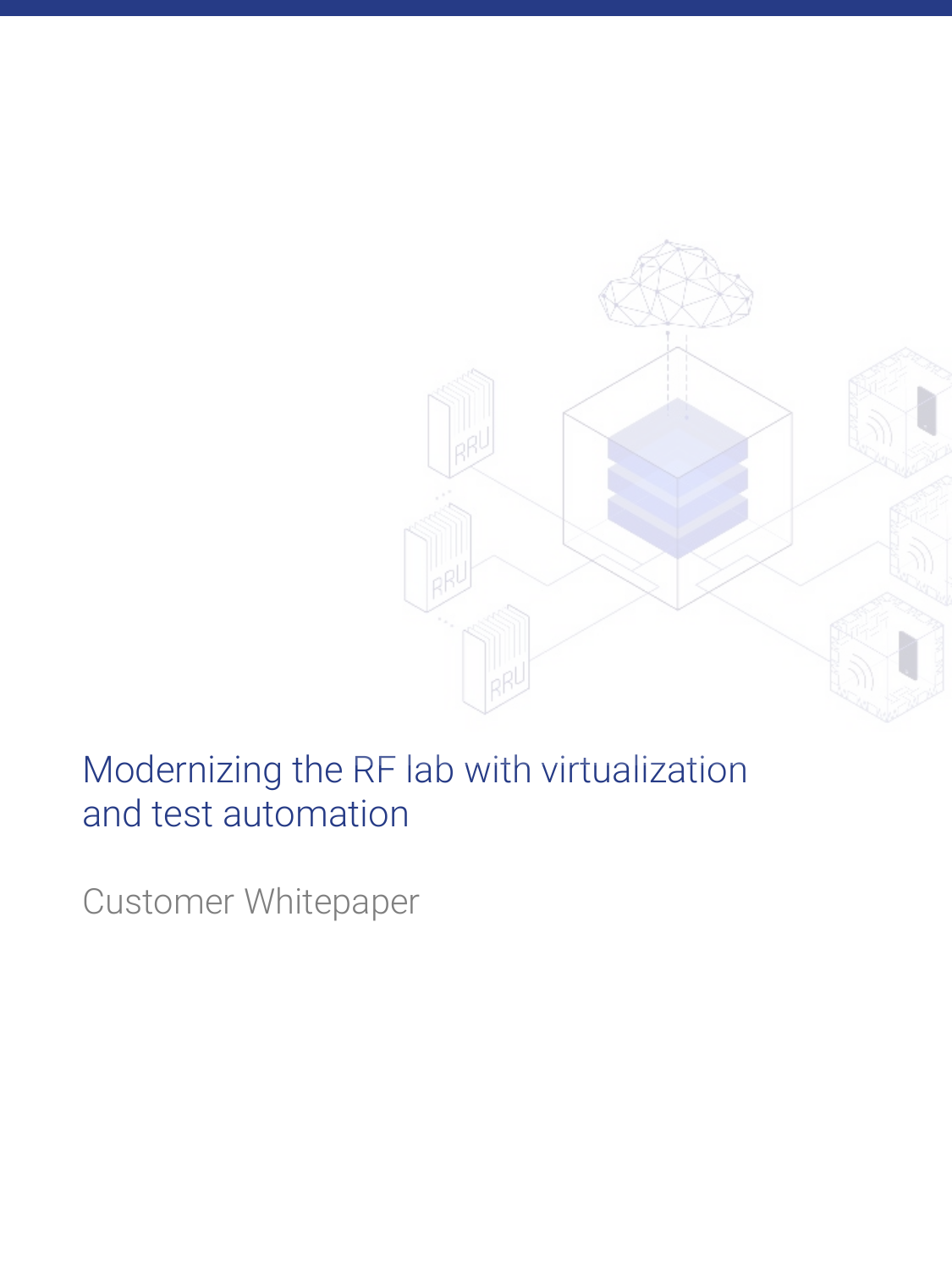# Modernizing the RF lab with virtualization and test automation

There is a long-time customer of Acentury that is a Tier 1 wireless operator in a mature market. Their network environment includes many different technology vendors, multiple radio access technologies, and several frequency bands spanning 600 MHz to 3500 MHz. By any definition, it is a complex environment.

Subscriber growth is flat, and churn is a major driver of financial success. There is constant pressure to improve network performance, launch new technologies, and continuously deliver new and innovative services to attract and keep customers.

The typical wireless customer in this market is sophisticated. They understand quality of service, and how mobile phones are supposed to behave. They have high expectations of their service provider.

In response to these demands, this operator is careful to evaluate and certify various technologies and configurations before they are deployed into the

production network. One of their main tools for this is a large RF lab, and they turned to Acentury to help them solve various operational challenges

#### Acentury LAMTA selected to automate the RF Lab

With so many radio sources, shield boxes and RF chambers to connect, using RF patch panels and separate variable attenuators became too cumbersome. The first step in modernizing the RF lab was to install RF switch matrices. These fully nonblocking RF switches allow any combination of RF signal inputs to be distributed to any combination of RF outputs, completely under software control. The Acentury LAMTA software platform was used to manage the configuration of the switch matrices and provides precise control over signal attenuation and routing.

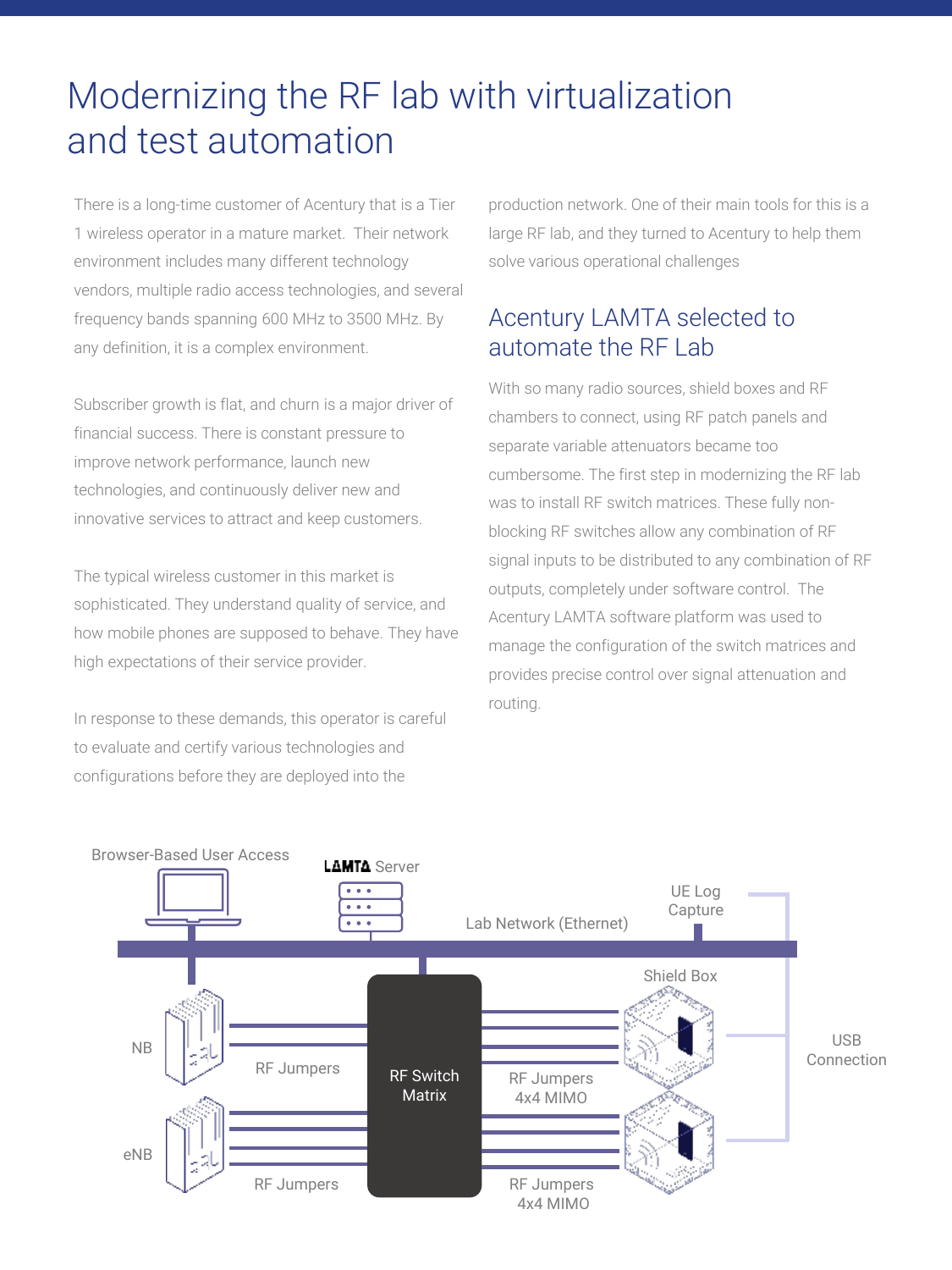| <b>Chamber</b> | 830<br>180        | Sinud Cud<br><b>Backbast</b><br><b>Tusk Teel</b><br>Service |         |                   |
|----------------|-------------------|-------------------------------------------------------------|---------|-------------------|
| Chamber        |                   |                                                             |         | $A$ zid           |
| Name           | Description       | Label.                                                      | Status  | Actions           |
| Chamber 2      | <b>SAN LOSPIA</b> | Handbyer, Log Analysis, 50                                  | with    | $\sqrt{2}$        |
| Chamber 2      | 6PN m6AV          | 58                                                          | Active. | $\sqrt{2}$        |
| Chamber 3      | 6PM to 6 AV       | 58.RT                                                       | Active. | $\sqrt{2}$        |
| Chamber 4      | DANISOPRI         | Los Analysis, LTE, SG                                       | Adhae   | $\sqrt{2}$        |
| Chamber 5      | <b>DPN lo GAM</b> | Vol.TE, Voh.R. 5G                                           | Adhar   | $\epsilon$ $\Box$ |
| Chambere       | 6 AN IS 6 P.R.    | 55, Camier Aggregation, Hand Over, Log Analysis-            | active. | $\sqrt{2}$        |
| Chamber 7      | 64N156PM          | VUMP, VOLTET                                                | withe.  | $\sqrt{2}$        |
| Chamber 3      | 6AN106PM          | NEIGT, IoT                                                  | Active  | $\angle$ D        |
| Chamber 9      | 6 Mits 6 PM       | HandCast Carrier Aggregation, IoT.                          | ictive  | $\sqrt{2}$        |
|                |                   |                                                             |         |                   |

#### Increase RF lab efficiency with Acentury LAMTA

The first benefit to replacing RF patch panels with software-controlled switch matrices was a massive reduction in test set-up and tear-down times. The manual work hours of disconnecting and reconnecting RF patch cables to create different test scenarios are replaced with a few minutes of switch reconfiguration through the LAMTA GUI. No more time is wasted tracing jumpers and signal paths, and the time savings can be reinvested in running better RF tests. Another side benefit was improving the usable life of expensive RF jumpers and connectors by significantly reducing the wear and tear of repeated connections and disconnections.

The mobile network operator (MNO) realized additional efficiency benefits now that RF sources can be used in multiple tests simultaneously. Using the old setup with patch panels, the signal from an eNB, gNB or RRU can only be routed to one test chamber or shield box at a time. Using LAMTA, they can be fed to multiple chambers at once, and the signal entering each chamber can be controlled independently. This allows multiple testers to use the same RF source at the same time.

Further, LAMTA enabled this operator to configure test scripts and run them automatically without user involvement. This eliminated manual test runs managed by highly skilled lab technicians.

With Acentury LAMTA, their lab resources spend less time configuring, and more time testing. Highly skilled lab technicians also spent less time running manualintensive tasks, and more time focused on highervalued lab activities.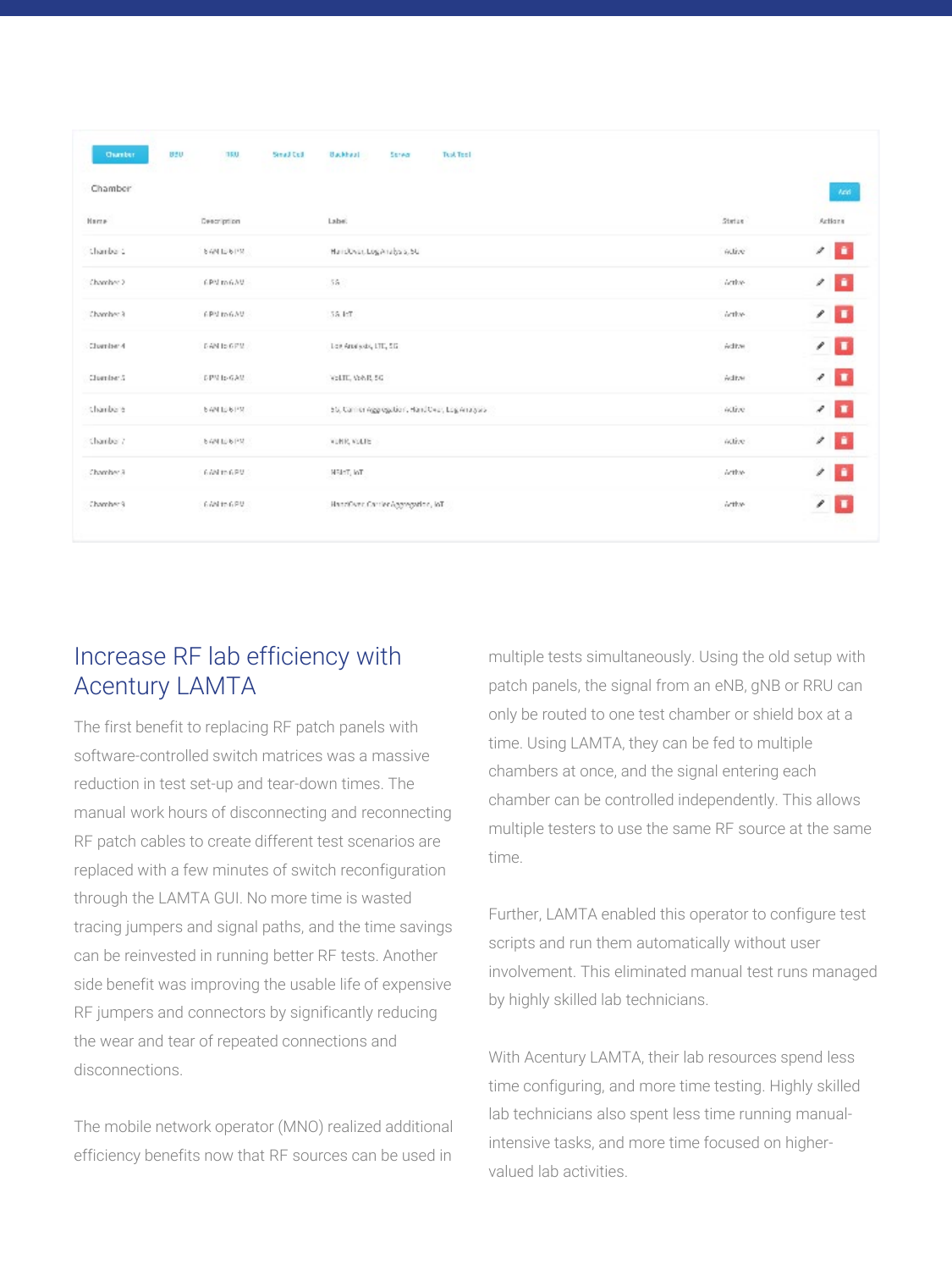# Improve RF test repeatability with Acentury LAMTA

One of the operator's biggest issues was test repeatability. Using RF patch panels and manually controlling signal attenuation made it impossible to maintain a repeatable process from test to test, and eroded confidence with test results. Acentury LAMTA helped address this in several ways.

With LAMTA, the test environment never changes. Test engineers connected RF cables once and they never have to touch them again. Since connections are never altered after initial setup, this MNO was assured that the test environment is the same test after test.



Test result variability was also previously caused by the overuse and wear and tear from RF jumpers and connectors. High-quality components will degrade after many connection and disconnection cycles, and the performance deterioration isn't obvious. Since LAMTA eliminates the need for manual reconfiguration, this was no longer a concern. The other side benefit is that they don't have to replace expensive RF cables when connectors wore out or shielding became damaged because of overuse.

The largest factor influencing test repeatability was the tester themselves. When the tester was responsible for manually controlling attenuation and rates of change, it was virtually impossible to effectively repeat a test. Imagine trying to manually control variable attenuation for multiple base stations when simulating handover in a carrier aggregation scenario. With LAMTA, all attenuation is software controlled, ensuring a repeatable process from test to test.

Another benefit of software control is that tests can be repeated with automation. Testers are assured that each test will run the same and software-controlled attenuation ensures exactly the same test each time.

With Acentury LAMTA, tester engineers have complete confidence in their test results.

#### Simulate complex RF scenarios using Acentury LAMTA

Wireless subscribers are becoming more demanding, so it is more important than ever to ensure robust network performance. As such, there is an ever-increasing need for testing sophisticated features in the lab before they are released in the production network.

Acentury's LAMTA solution addressed this challenge by enabling simulation of "real-world" situations in the lab. Software control over RF switch matrices allows the precise combination of many RF signals in controlled ways. In this way, network features and capabilities like handovers, roaming, carrier aggregation and MIMO can be thoroughly tested. They rely on LAMTA to evaluate new infrastructure software loads and configuration details before they are released into the live network.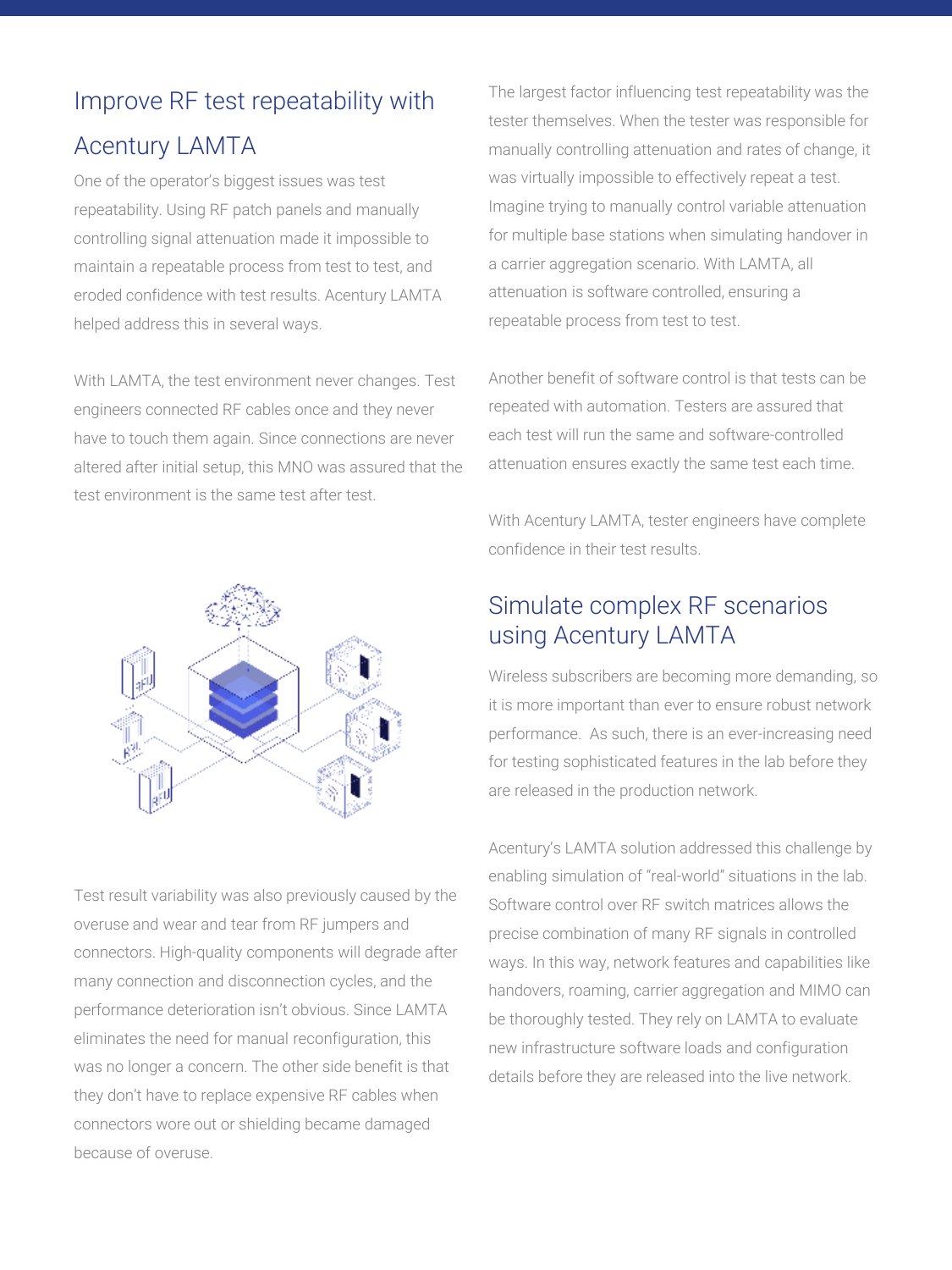This has some important benefits. The impact of new infrastructure software releases on overall network performance can be evaluated prior to field deployment. The behaviour of subscriber devices can also be measured, and comparisons can be made between various firmware releases. Since the testing is automated and repeatable, tests can be run the same way identically hundreds of times so the results will be statistically significant.

With Acentury LAMTA, they can perform more tests – more quickly – ensuring greater confidence in the performance of their network.



#### Manage RF test resources using Acentury LAMTA

As RF labs get larger, it becomes even harder to manage all the resources efficiently and effectively. Lab managers need to co-ordinate the needs and objectives of many different testers with the availability of radio and chamber resources. This MNO found this challenge to be time-consuming and often frustrating work.



LAMTA offers a resource management solution. Using this module, lab managers can make certain resources available to different users. Individual users can see what resources are available and when, and book time on them directly.

LAMTA also provides a testing progress view. Lab managers can see which testing projects are on schedule, and which ones are ahead or behind. With this information, they can allocate resources more effectively across the organization.

With Acentury LAMTA, lab managers have a complete picture of how the RF lab is being used.

#### Operate an RF Lab remotely with Acentury LAMTA

Perhaps the biggest benefit that this LAMTA customer experienced was the ability to operate the RF lab remotely. This became critically important during the COVID-19 pandemic. When their office spaces were closed for health and safety reasons, it was difficult or even impossible to conduct testing that required many people on-site in the RF lab.

LAMTA easily solved that problem. During COVID, this operator was able to have testers complete their work from home, with only a small number of people physically at the RF lab.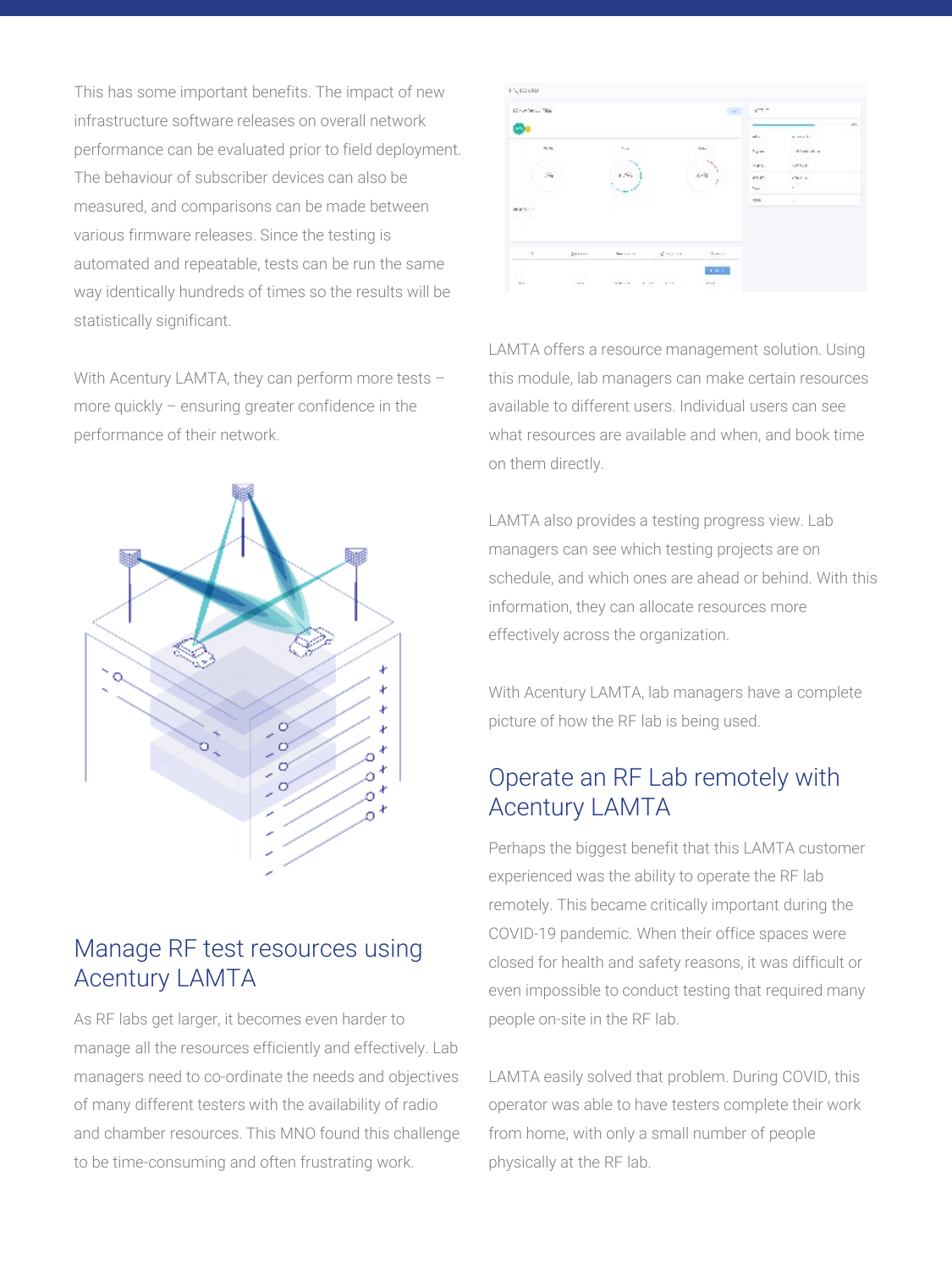A lab equipped with LAMTA does not require any manual labour to reconfigure RF cabling between tests. All RF path switching and attenuation is automated through the software-controlled RF switch matrices and operated via the LAMTA user interface. Devices under test are monitored remotely. Testers can be anywhere with an Internet connection.

LAMTA can control equipment across multiple RF lab sites as well. In this way, testers in one city can use test resources (RF sources, chambers, etc.) located in another city, town or country. A single RF lab location could be used by testers around the globe, 24 hours a day.

#### End-to-End Testing with Acentury LAMTA

In addition to controlling the RF path switching and attenuation, LAMTA can also control the rest of the test environment. It supports the option to control network elements such as NodeB radio units from several different equipment vendors. User equipment such as Android Smartphones can also be controlled through LAMTA. This allows test engineers to operate the RF test environment through a single interface.

#### An RF Lab Automation Platform for Labs of All Sizes

Because of its modular nature, LAMTA is suitable for wireless operators of all sizes and levels of sophistication.

LAMTA supports RF switch matrices and variable attenuators of various sizes from different manufacturers. It can connect to any RF chamber type, from small desktop shielded enclosures to full-size walk-in Faraday cages and anechoic chambers. The LAMTA software itself is modular and operators

can simply select the modules they need. It is also available as a perpetual license or SaaS model which allows budget flexibility.

#### Acentury LAMTA: the right tool for the job

When it came to automate their RF lab, this Tier 1 operator turned to Acentury. Since that decision, they have continued to expand their LAMTA deployment to control over a dozen RF switches, more than 10 RF chambers, three different RF infrastructure vendors and at least seven frequency bands with more on the horizon.

They count on LAMTA every day to help validate network configuration changes and handset software versions, ensuring that they perform up to their customer's expectations.

Acentury LAMTA is the end-to-end lab management solution for any RF lab. Contact info@acentury.ca to learn how LAMTA can work for you.